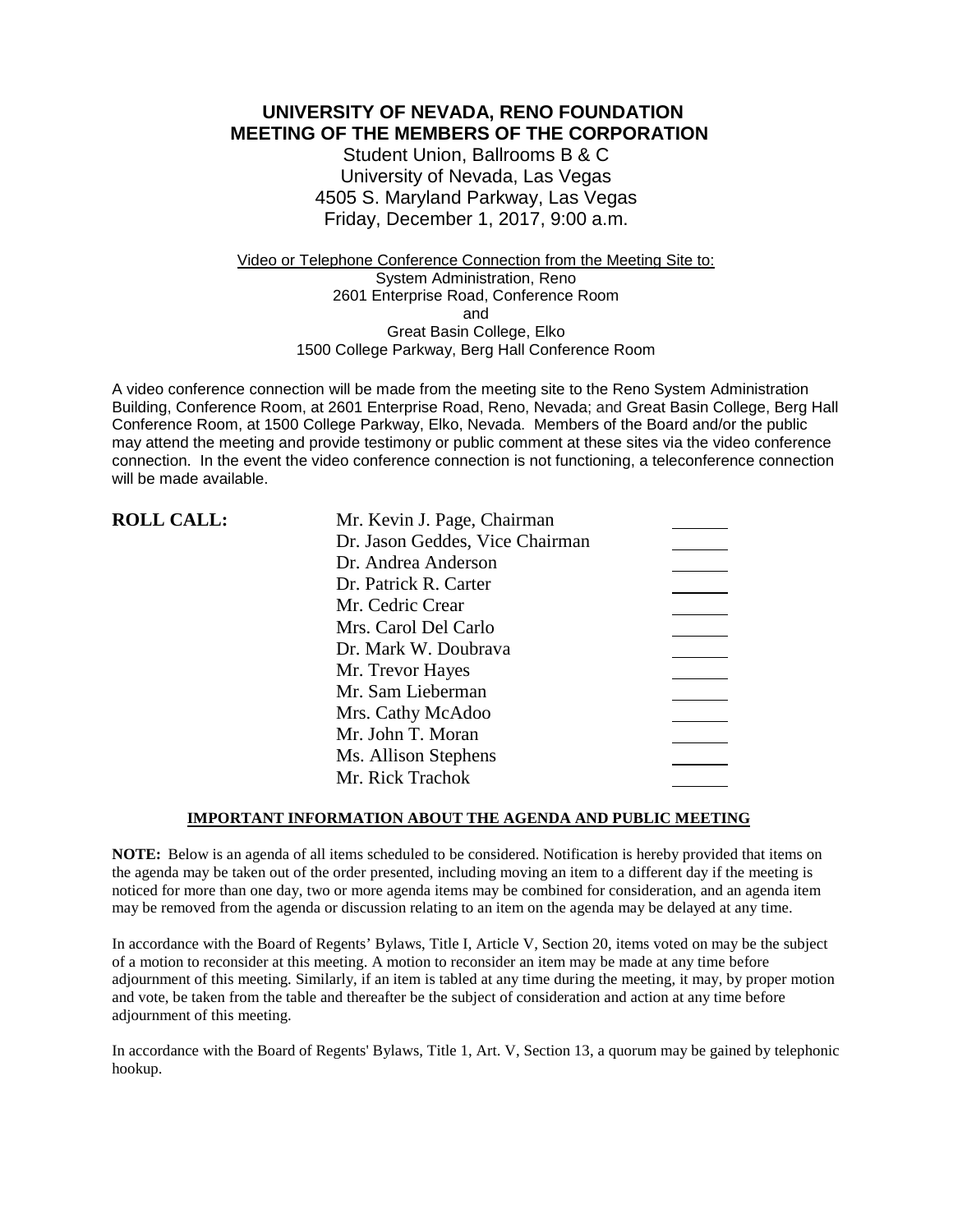### UNR Foundation Agenda **Page 2** and 2 12/01/17

Some agenda items are noted as having accompanying reference material. Reference material may be accessed on the electronic version of the agenda by clicking the reference link associated with a particular item. The agenda and associated reference material may also be accessed on the Internet by visiting the Board of Regents' website at:

### <http://system.nevada.edu/Nshe/index.cfm/administration/board-of-regents/meeting-agendas/>

Many public libraries have publicly accessible computer terminals. Copies of the reference material and any additional support materials that are submitted to the Board of Regents' Office and then distributed to the members of the Board of Regents after the mailing of this agenda but before the meeting, will be made available as follows: 1. Copies of any such materials are available at the Board of Regents' Office at 2601 Enterprise Road, Reno, Nevada and the Board of Regents' Office at 4300 South Maryland Parkway, Las Vegas, Nevada. A copy may be requested by calling Angela R. Palmer at (775) 784-4958; 2. Copies of any such materials will also be available at the meeting site.

Reasonable efforts will be made to assist and accommodate physically disabled persons attending the meeting. Please call the Board office at (775) 784-4958 in advance so that arrangements may be made.

### **1. PUBLIC COMMENT INFORMATION ONLY**

## Public comment will be taken during this agenda item. No action may be taken on a matter raised under this item until the matter is included on an agenda as an item on which action may be taken. Comments will be limited to three minutes per person. Persons making comment will be asked to begin by stating their name for the record and to spell their last name. The Chairman may elect to allow additional public comment on a specific agenda item when that agenda item is being considered.

In accordance with Attorney General Opinion No. 00-047, as restated in the Attorney General's Open Meeting Law Manual, the Chairman may prohibit comment if the content of that comment is a topic that is not relevant to, or within the authority of, the Board of Regents, or if the content is willfully disruptive of the meeting by being irrelevant, repetitious, slanderous, offensive, inflammatory, irrational or amounting to personal attacks or interfering with the rights of other speakers.

### **2. ANNUAL REPORT FOR POSSIBLE ACTION**

The University of Nevada, Reno (UNR) Foundation requests approval of its Annual Report, including the Annual Gift Report, as presented by Ken Creighton, Chair, Board of Trustees, UNR Foundation. *[\(Ref. UNR-2\)](https://nshe.nevada.edu/wp-content/uploads/file/BoardOfRegents/Agendas/2017/nov-mtgs/foundation-refs/unr/UNR-2.pdf)*

The UNR Foundation presents for information the following individuals selected by the Board of Trustees to serve as officers for the 2018 Executive Committee: *[\(Ref. UNR-3\)](https://nshe.nevada.edu/wp-content/uploads/file/BoardOfRegents/Agendas/2017/nov-mtgs/foundation-refs/unr/UNR-3.pdf)*

> Joseph P. Bradley, Chair John P. Desmond, Chair-Elect and Vice Chair, Governance Dean R. Byrne, Vice Chair, Investment Kelli R. Newman, Vice Chair, Special Events and Public Affairs Dr. Ann Ronald, Vice Chair, Nominating

# **3. OFFICERS INFORMATION ONLY**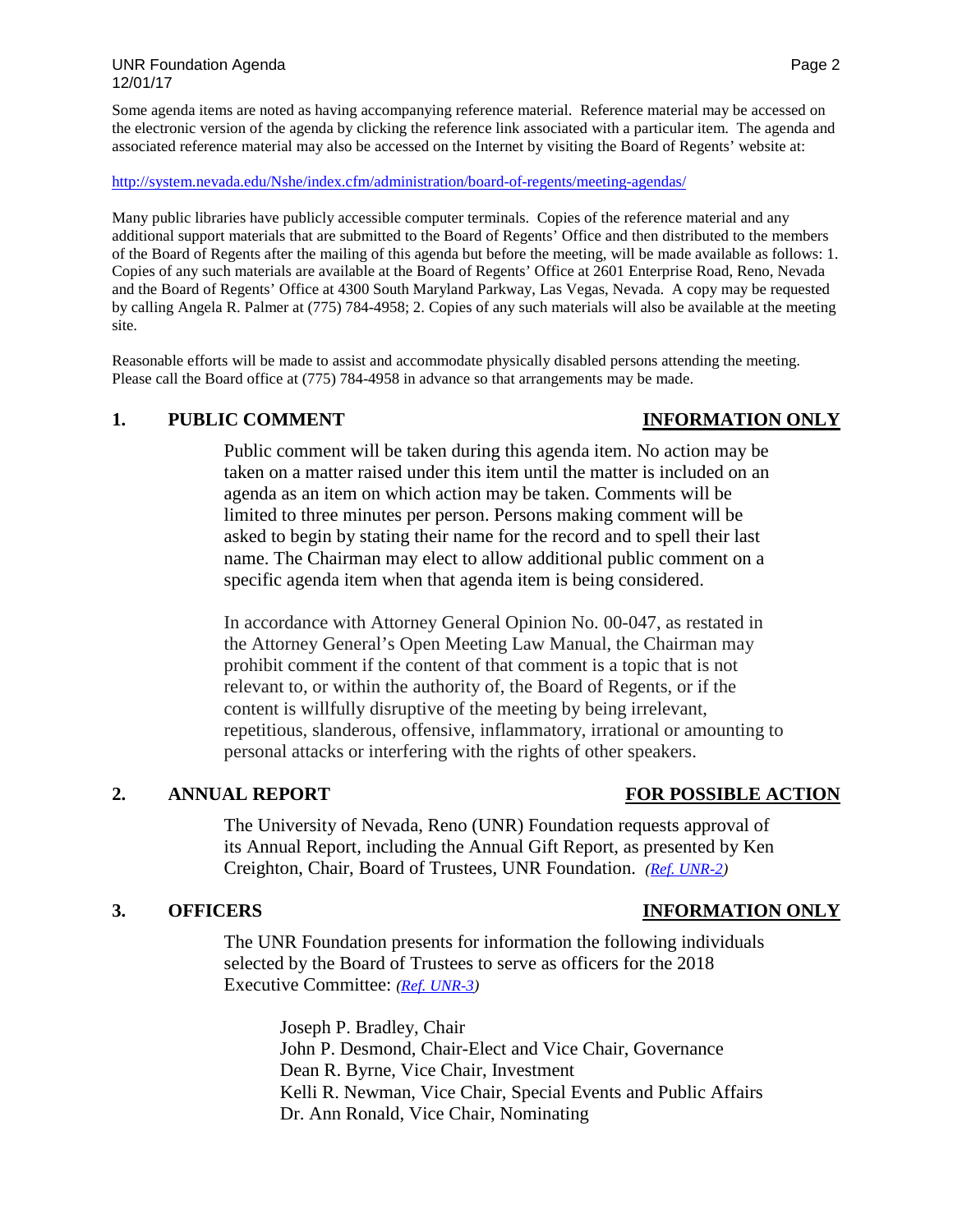## **3. OFFICERS –** *(Continued)* **INFORMATION ONLY**

Vic Williams, Vice Chair, Development Gerald C. Smith, Vice Chair, Gifts and Acquisitions Felicia R. O'Carroll, Vice Chair, Audit and Finance Sara M. Lafrance, Member at Large Dr. Mick Hitchcock, Member at Large Ken Creighton, Immediate Past Chair

Consent items will be considered together and acted on in one motion unless an item is removed to be considered separately by the Chair.

## **4a. FINANCIAL STATEMENTS AND FOR POSSIBLE ACTION MANAGEMENT LETTER**

The University of Nevada, Reno Foundation requests approval of its audited Financial Statements for the year ended June 30, 2017, and the Athletic Association, University of Nevada audited Financial Statements for the year ended June 30, 2017, along with the top 10 payee schedules for each organization. There are no Management Letters. *[\(Refs. UNR-4a\(1\)](https://nshe.nevada.edu/wp-content/uploads/file/BoardOfRegents/Agendas/2017/nov-mtgs/foundation-refs/unr/UNR-4a(1).pdf) and [UNR-4a\(2\)\)](https://nshe.nevada.edu/wp-content/uploads/file/BoardOfRegents/Agendas/2017/nov-mtgs/foundation-refs/unr/UNR-4a(2).pdf)*

## **4b. APPOINTMENTS FOR POSSIBLE ACTION**

The University of Nevada, Reno Foundation requests approval of the appointment of the following individuals to its Board of Trustees for terms 2018-2019: *[\(Ref. UNR-3\)](https://nshe.nevada.edu/wp-content/uploads/file/BoardOfRegents/Agendas/2017/nov-mtgs/foundation-refs/unr/UNR-3.pdf)*

> Amie M. Chapman Laura K. Granier Paul Lipparelli Maureen Mullarkey-Miller Edward G. Stevenson Ty Windfeldt

### **4c. REAPPOINTMENTS FOR POSSIBLE ACTION**

The University of Nevada, Reno Foundation Board of Trustees requests approval of the reappointment of the following individuals to its Board of the Trustees for terms 2018-2019: *[\(Ref. UNR-3\)](https://nshe.nevada.edu/wp-content/uploads/file/BoardOfRegents/Agendas/2017/nov-mtgs/foundation-refs/unr/UNR-3.pdf)*

Second Term

Deena G. Behnke Kenneth A. Brunk Gary C. Clemons Dr. John E. Dooley Daniel W. Kappes

# **4. CONSENT ITEMS FOR POSSIBLE ACTION**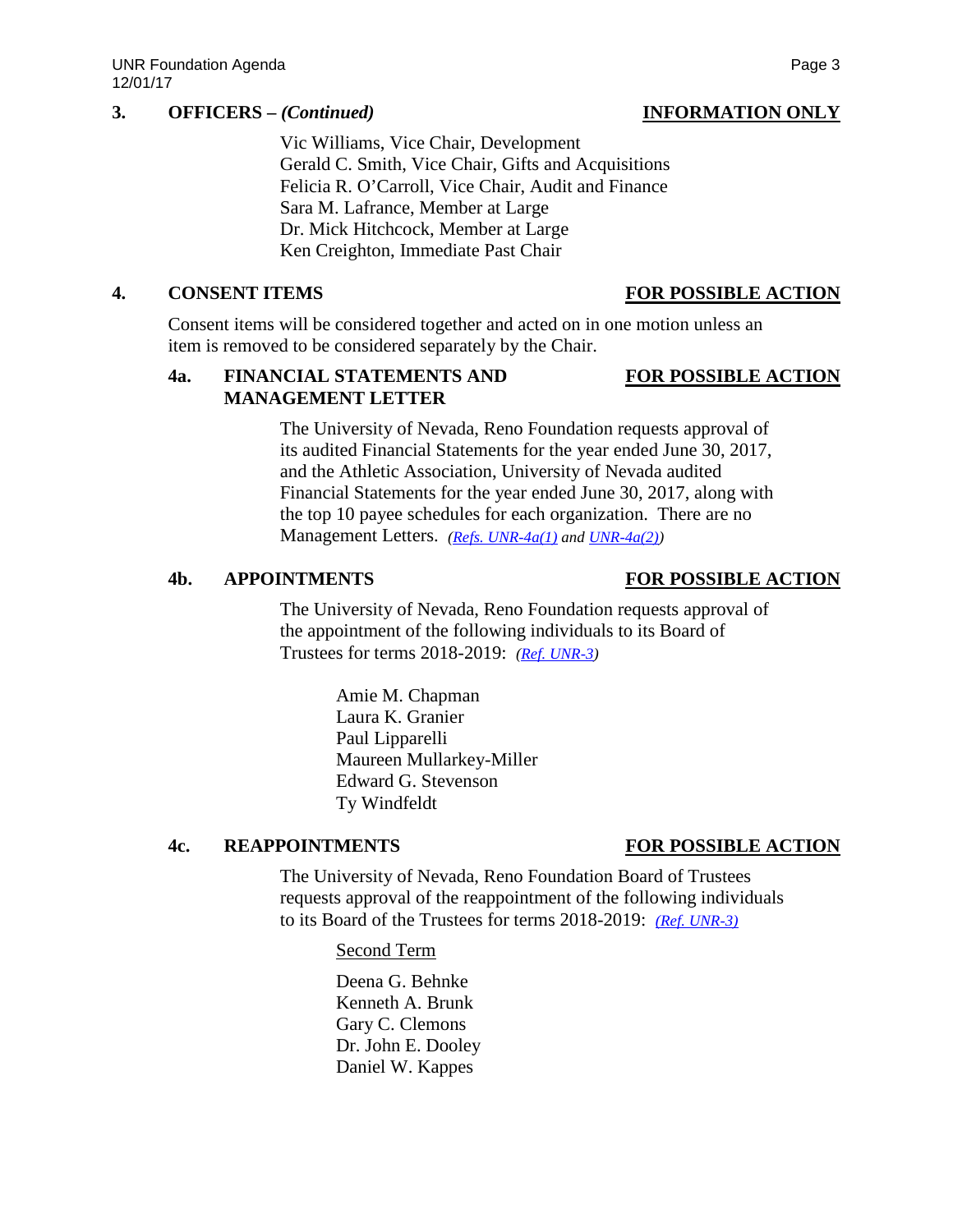### **4. CONSENT ITEMS –** *(Continued)* **FOR POSSIBLE ACTION**

### **4c. REAPPOINTMENTS –** *(Continued)* **FOR POSSIBLE ACTION**

Third Term

John P. Desmond Frank Hawkins, Jr. Dr. Lisa M. Lyons Dr. Ann Ronald

### **4d. TRUSTEE EMERITI FOR POSSIBLE ACTION**

The University of Nevada, Reno Foundation Board of Trustees requests approval to bestow Trustee Emeriti status on the following individuals: *[\(Ref. UNR-3\)](https://nshe.nevada.edu/wp-content/uploads/file/BoardOfRegents/Agendas/2017/nov-mtgs/foundation-refs/unr/UNR-3.pdf)*

> Opal F. Adams Sam S. Arentz, III Gene E. McClelland William M. Pennell Jeffrey R. Rodefer Joan S. Zenan

### **5. NEW BUSINESS INFORMATION ONLY**

Items for consideration at future meetings may be suggested. Any discussion of an item under "New Business" is limited to description and clarification of the subject matter of the item, which may include the reasons for the request.

## **6. PUBLIC COMMENT INFORMATION ONLY**

Public comment will be taken during this agenda item. No action may be taken on a matter raised under this item until the matter is included on an agenda as an item on which action may be taken. Comments will be limited to three minutes per person. Persons making comment will be asked to begin by stating their name for the record and to spell their last name. The Chairman may elect to allow additional public comment on a specific agenda item when that agenda item is being considered.

In accordance with Attorney General Opinion No. 00-047, as restated in the Attorney General's Open Meeting Law Manual, the Chairman may prohibit comment if the content of that comment is a topic that is not relevant to, or within the authority of, the Board of Regents, or if the content is willfully disruptive of the meeting by being irrelevant, repetitious, slanderous, offensive, inflammatory, irrational or amounting to personal attacks or interfering with the rights of other speakers.